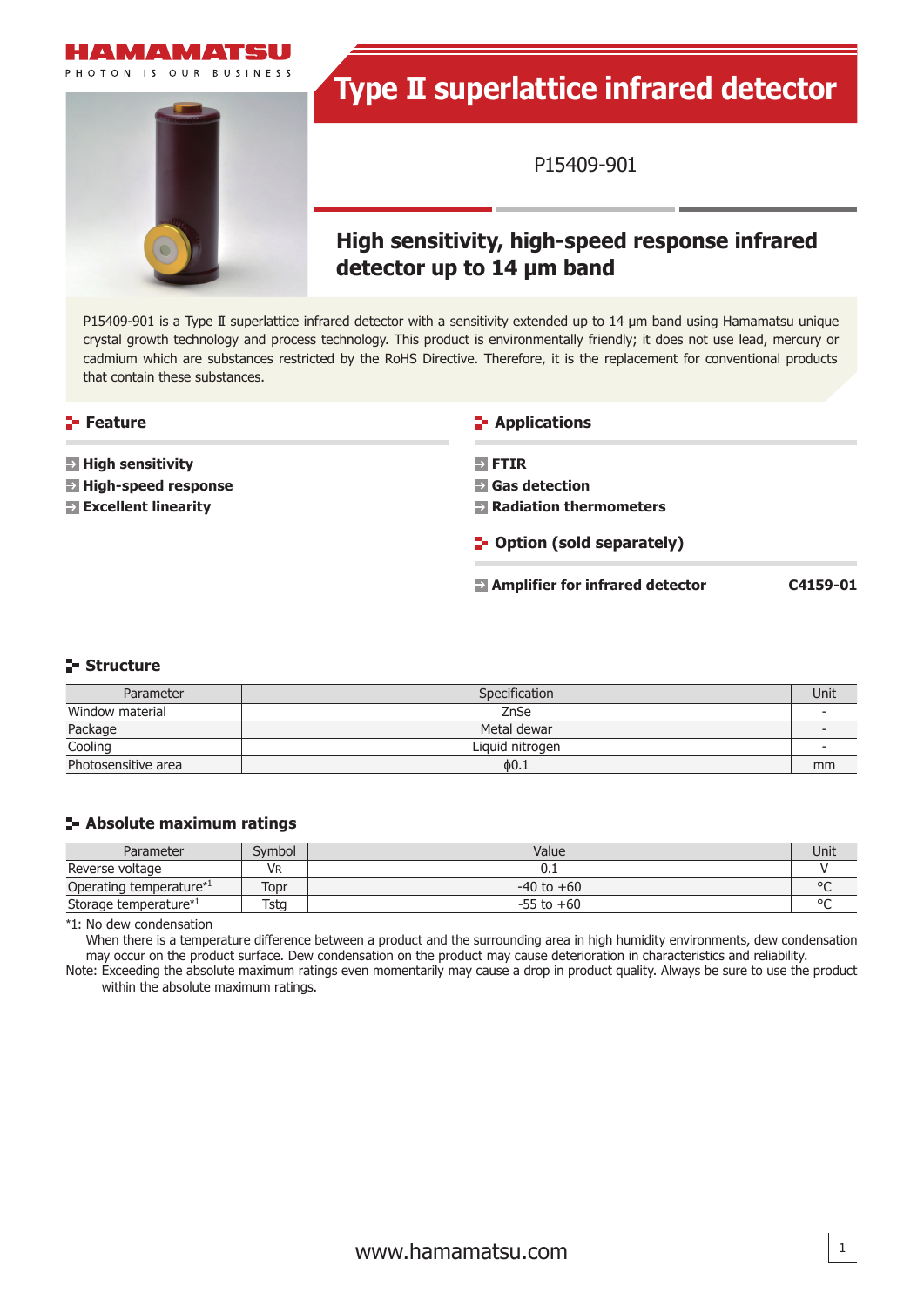## **Electrical and optical characteristics (Tchip=-196 °C)**

| Parameter                   | Symbol     | Condition                                | Min.                | Typ.                  | Max.                  | Unit            |
|-----------------------------|------------|------------------------------------------|---------------------|-----------------------|-----------------------|-----------------|
| Peak sensitivity wavelangth | λp         |                                          |                     | 5.4                   |                       | μm              |
| Cutoff wavelength*2         | λc         |                                          |                     | 14.5                  |                       | µm              |
| Photosensitivity            |            | $\lambda = \lambda p$                    |                     | 2.6                   |                       | A/W             |
| Shunt resistance            | <b>Rsh</b> | $V_{R} = 10$ mV                          |                     | 2.5                   |                       | $k\Omega$       |
| Terminal capacitance        | Ct         | $V = 0 V, f = 1 MHz$                     |                     | 50                    |                       | pF              |
| Detectivity                 | D*         | (λp, 1200, 1)                            | $5.0 \times 10^{9}$ | $1.6 \times 10^{10}$  |                       | cm $Hz^{1/2}/W$ |
| Noise equivalent power      | <b>NEP</b> | $\lambda = \lambda p$                    |                     | $5.5 \times 10^{-12}$ | $1.8 \times 10^{-11}$ | $W/Hz^{1/2}$    |
| Rise time                   | tr         | $V = 0 V$ , RL=50 $\Omega$ ,<br>0 to 63% |                     | 150                   |                       | ns              |

\*2: Wavelength at which signal/noise=1

## **F** Spectral response (D\*)

# (Typ. Tchip=-196 °C)  $10^{11}$  $10^{10}$  $D^*$  (cm·Hz<sup>1/2</sup>/W) D\* (cm∙Hz1/2/W)  $10<sup>9</sup>$  $10^{8}$ 1 2 3 4 5 6 7 8 9 10 11 12 13 14 15 Wavelength (μm)

# **Linearity**



Incident light level (μW)

KIRDB0677EB

### **Block diagram for characteristics measurement**





KIRDB0673EB